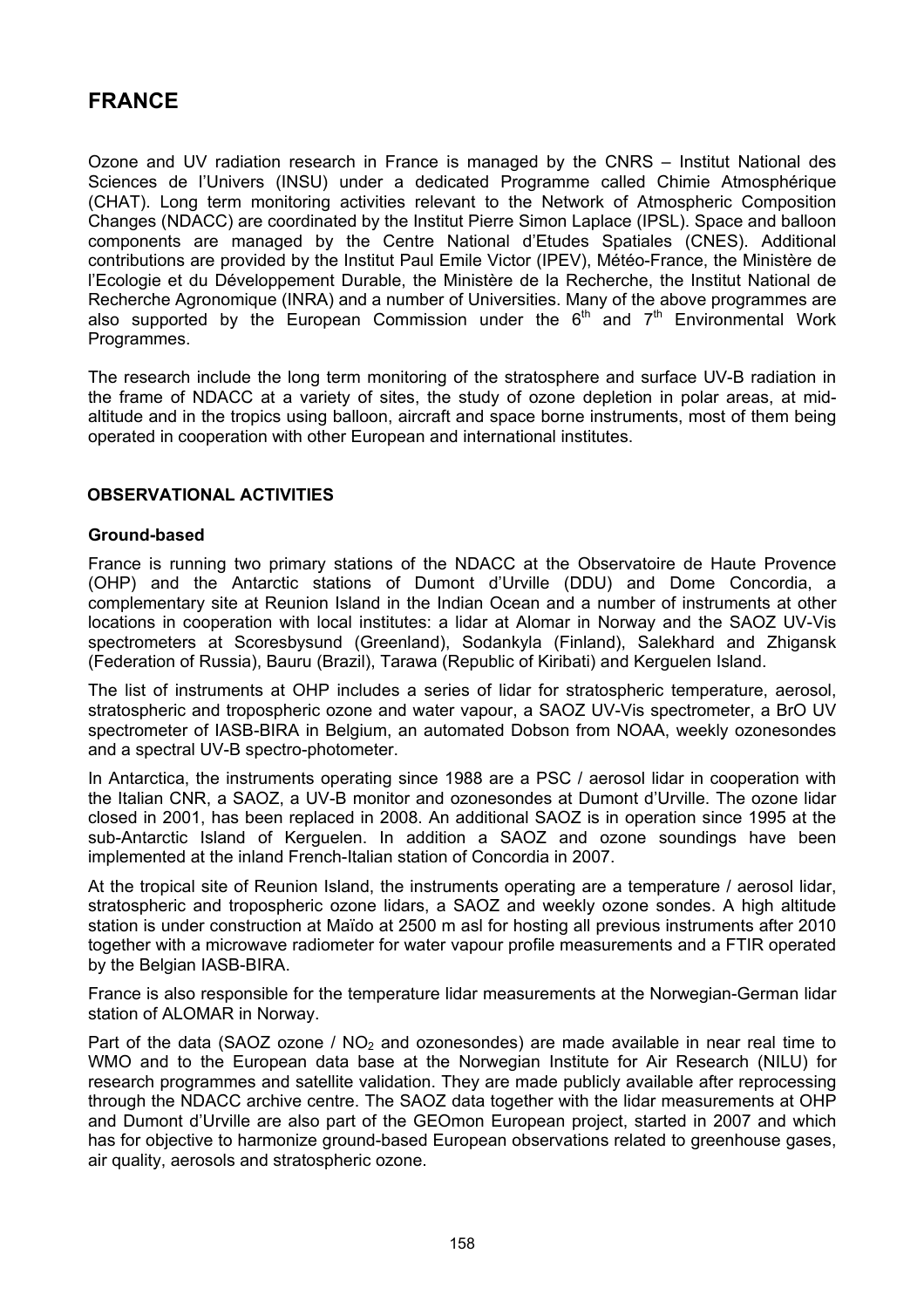# **Summary of Ground-based observations**

#### *Column measurements of ozone and other gases /variables relevant to ozone loss*

SAOZ Ozone and NO2 at Scoresbysund (Greenland), Sodankyla (Finland), Salhekard (W. Siberia- , Zhigansk (E. Siberia), OHP (France), Bauru (Brazil), Reunion Island (France), Kerguelen (France) and Dumont d'Urville (Antarctica) Dobson at OHP

*Profile measurements of ozone and other gases /variables relevant to ozone loss* 

Stratospheric Ozone lidar at OHP, Dumont d'Urville (Antarctica) and La Reunion Island Ozonesondes at OHP, Reunion Island, Dumont d'Urville and Concordia Stratospheric temperature lidar at at OHP, Reunion Island and Alomar (Norway) Aerosol lidar at OHP, Reunion Island and Dumont d'Urville Tropospheric ozone lidar at OHP and Reunion Island

#### *UV measurements*

Broadband measurements at Dumont d'Urville (Antarctica) Spectroradiometers at Villeneuve d'Asq and OHP (France)

#### *Calibration activities*

NDACC intercomparison campaign of UV-Vis instruments in Norway, and ozone lidar intercomparison at OHP.

#### **Satellites**

Relevant to stratospheric ozone research, a variety of space activities have been carried out in France under the auspices of CNES:

- The analysis of the measurements of the SMR instrument (ozone, water vapour and ClO) on board the Swedish-Finnish-Canada-French ODIN satellite placed in orbit in 2001 and still operating.
- The exploitation of the data of the French initiated GOMOS instrument on board the ESA ENVISAT satellite in orbit since March 2002, and more generally a participation to that of both other stratospheric chemistry instruments MIPAS and SCIAMACHY.
- A strong involvement in the validation of the measurements of GOME-ERS-2, ODIN, ENVISAT, OMI and Aura-MLS from ground based and dedicated balloon flights measurements in the Arctic, at Mid-latitude and in the tropics.
- The derivation of ozone total and partial columns from the IASI instrument on board METOP, the European meteorological polar platform launched in 2006. Several algorithms have been designed for the ozone products, which are currently validated.

In addition, Météo-France is contributing to the EUMETSAT's Ozone Monitoring Satellite Application Facilities hosted by the Finnish Meteorological Institute. This facility delivers ozone and minor constituents' products derived from the GOME-2 and HIRS instruments on board METOP. The derivation of ozone columns in the lower stratosphere from METEOSAT Second Generation and for METOP/HIRS is the specific contribution of Météo-France.

# **Aircraft**

The two French research aircrafts have been renewed for an ATR 42 and a Falcon 20, both have started operating in early 2006. France is also running since 1993 in cooperation with other European institutes and with support of the European Commission, the MOZAIC programme of in situ ozone, water vapour and NOy (since 2002) measurements on in-service commercial aircraft, from which tropospheric ozone climatology are derived at a number of airport worldwide.

# **Balloons**

The French contribution to stratospheric balloon activities is twofold: CNES balloon operations in France, Sweden and Brazil for a number of European and international scientists, and development of scientific instruments designed for ozone related research at French laboratories.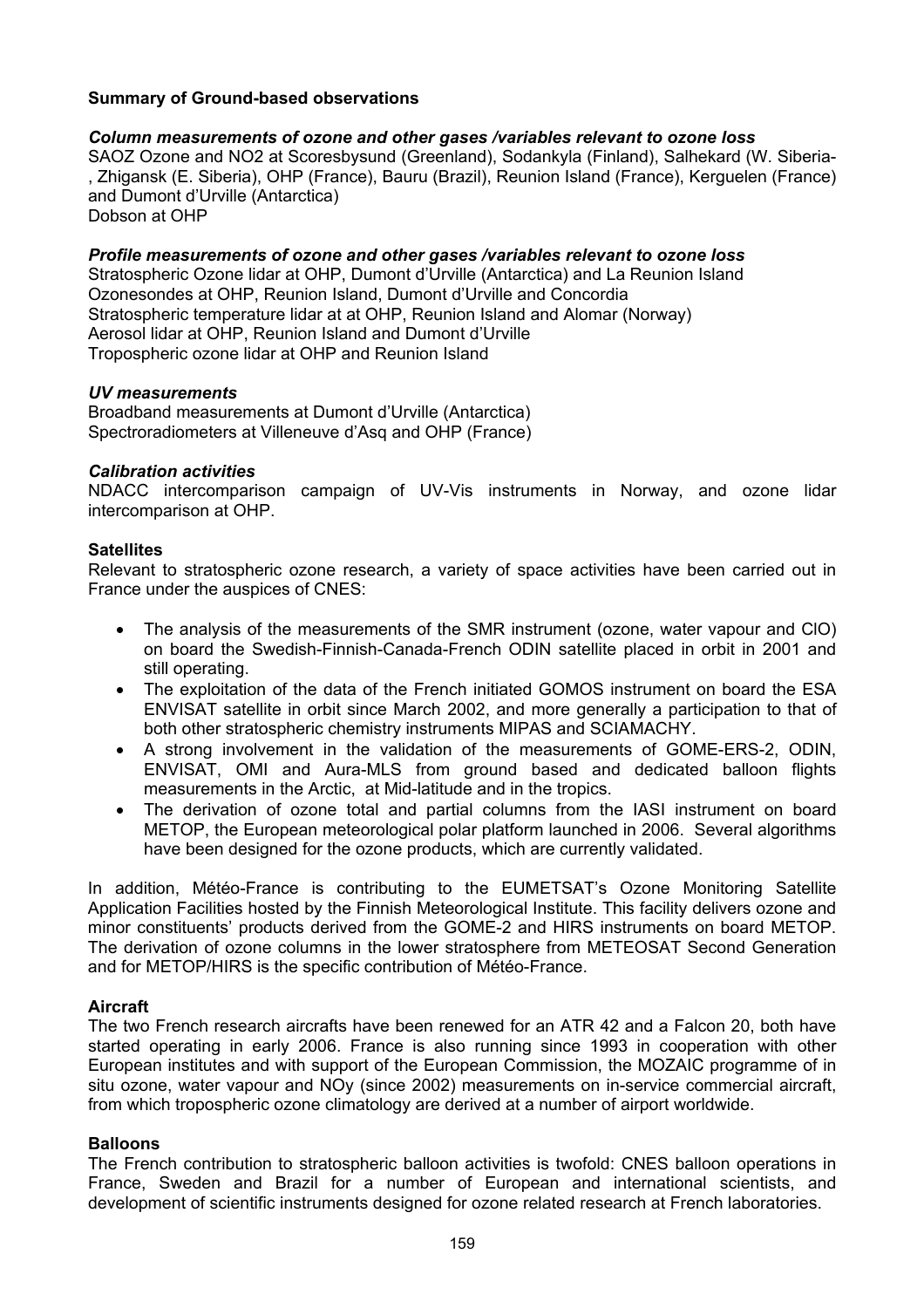The balloons used during the past several years include large open stratospheric balloons carrying heavy (500-600 kg) payloads for few hours (20 flights/year), small flexible and cheaper balloons which could be flown more frequently particularly in the Arctic in the winter for studying fast chemical changes (20 flights/year) and long duration balloons of two types: Infra-Red Montgolfier carrying 60 kg at 25 km flown for few weeks in the Arctic or in the tropics, and constant level superpressure balloons carrying 20 kg at 19 km for few weeks.

Stratospheric chemistry instruments developed in France include: a FTIR (LPMA) for measuring profiles of long lived, reservoir and radical species; a tuneable diode laser system (SPIRALE) for the in-situ measurement of nitrogen and chlorine compounds; a star occultation UV-Visible spectrometer (AMON) for the night-time measurement of O3, NO2, NO3 and OClO; an aerosol particle counter (STAC) and several light weight instruments flown more frequently on small balloons together with other European instruments at a variety of sites: the SAOZ UV-visible spectrometer for  $O_3$ ,  $NO_2$ , BrO and OCIO by solar occultation; the SALOMON moon occultation version; the SDLA diode laser for in-situ  $CH_4$ ,  $CO_2$  and water vapour; and the Rumba meteorological payload for long duration balloons.

Most recent balloon campaigns relevant to stratospheric dynamics and chemistry were:

- an ESA-CNES ENVISAT validation campaigns of 5 large balloon flights in Teresina, Northern Brazil in June-July 2005;
- a VORCORE project of 20 long duration constant level balloons in September 2005 in Antarctica for studying the dynamics of the stratospheric polar vortex.
- Several campaigns organised in the frame of the SCOUT-O3 European project (2005- 2009): two campaigns in Australia (2005) and Niger (Africa, 2006) for the study of water vapour injection in the stratosphere and an equatorial long duration balloon experiment from the Seychelles Island (2008) for the study of clouds, ozone and water-vapour.

# **Data interpretation, exchange and archival**

The data are analysed through many cross-exchanges with international scientists and particularly Europeans within cooperative projects. French institutes have also developed a full set of models ranging from Lagrangian, 3-D chemical transport (CTM), contour advection, meso-scale and chemistry climate models (CCM). The simulations of the ozone layer in the  $21<sup>st</sup>$  century by the LMDz-Reprobus CCM have been involved in the last WMO ozone assessment published in 2007. While the experimental data as well as the results of simulation relevant to European projects are archived into the NILU data base available through appropriate protocols, all French space and field data relevant to the stratosphere are archived into a newly built national data base ETHER.

# **RESULTS FROM OBSERVATIONS AND ANALYSIS**

A number of studies are being conducted based on the above observational data frequently in collaboration with foreign scientists and particularly European institutes within projects supported the European Commission. Among those studies, two are highlighted here as an illustration:

Figure 1 shows the results of the yearly evaluation of total ozone loss in the Arctic stratosphere since 1993 from the SAOZ ground based network illustrating the large inter-annual variability of the ozone destruction in relation with the meteorology of the vortex.

Figure 2 shows the validation of ozone profiles retrieved from GOME satellite observations by ground-based lidar measurements performed within NDACC. The satellite ozone profiles were retrieved from neural network algorithms [Iapaolo et al., 2007].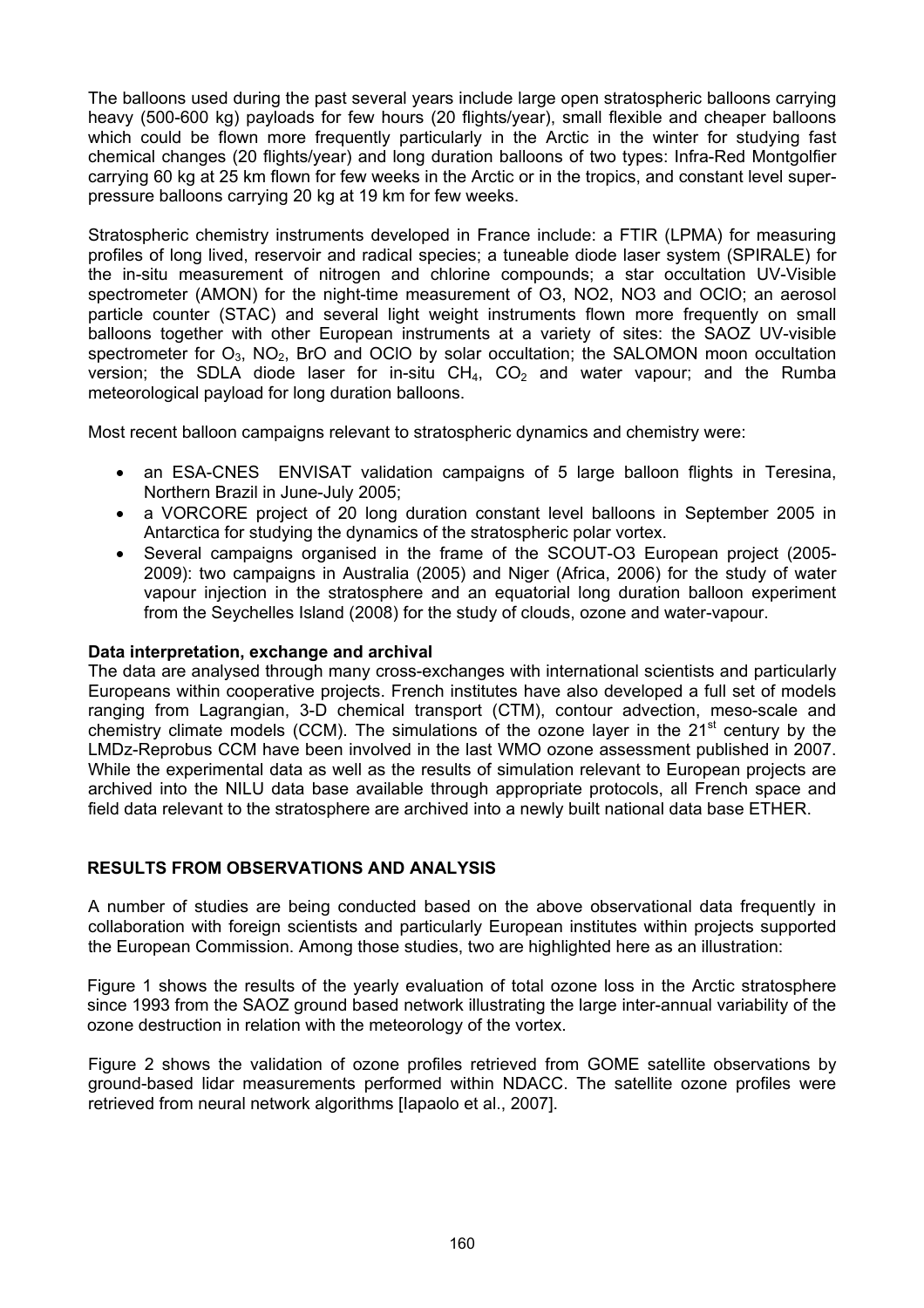| Minimum Temperature (K)         | Ozone Reduction (%)             |
|---------------------------------|---------------------------------|
| 93/94                           | т<br>$\Omega$                   |
| 200<br>190                      | $170^{\circ}$<br>$-20$          |
| 180                             | 93/94<br>$-40$                  |
| 94/95                           | $\Omega$                        |
| 200<br>AF                       | $-20$                           |
| 190                             | 31%<br>94/95<br>$-40$           |
| 180<br>05/06                    | $\circ$                         |
| 200                             | $-20$                           |
| 190                             | 30%<br>95/96<br>$-40$           |
| 180                             |                                 |
| 96/97<br>200                    | $\circ$                         |
| 190                             | $-20$<br>$22^\circ$<br>96/97    |
| 180                             | $-40$<br>÷                      |
| O7/O8<br>200                    | $\circ$                         |
| 190                             | $-20$<br>20%                    |
| 180<br>فتحصم                    | 97/98<br>$-40$                  |
| 98/99<br>200                    | $\circ$<br>5%                   |
| 190                             | $-20$                           |
| 180                             | 98/99<br>$-40$<br>۰             |
| 99/00<br>200                    | $\Omega$                        |
| 190                             | 23°<br>$-20$                    |
| <b>BOW</b><br>180               | 99/00<br>$-40$                  |
| OO/O1<br>200                    | $\Omega$                        |
| $\sim$<br>190                   | $10\%$<br>$-20$                 |
| 180                             | 00/01<br>$-40$                  |
| 01/02                           | $\Omega$                        |
| 200<br>190                      | 10%<br>$-20$                    |
|                                 | 01/02<br>$-40$                  |
| 180<br>02/03                    | $\Omega$                        |
| 200<br>190                      | 20%<br>$-20$                    |
| n<br>180                        | 02/03<br>$-40$                  |
| 03/04                           | $\Omega$                        |
| 200                             | 17%<br>$-20$                    |
| 190<br>$\sim$                   | 03/04<br>$-40$                  |
| 180<br>04/05                    |                                 |
| 200                             | $\Omega$<br>23%                 |
| 190<br>≂                        | $-20$<br>04/05<br>$-40$         |
| 180                             |                                 |
| 05/06<br>200                    | $\Omega$<br>13%                 |
| 190                             | $-20$                           |
| 180                             | 05/06<br>$-40$                  |
| 06/07                           | $\Omega$                        |
| 200<br>and                      |                                 |
| 190<br>475K                     | $-20$<br>26%                    |
| <b>550K</b><br>180              | 06/07<br>$-40$                  |
| Feb<br>Mar<br>Dec<br>Jan<br>Apr | Dec<br>Feb<br>Jan<br>Mar<br>Apr |

**Figure 1: Estimation of amplitude of chemical stratospheric ozone reduction the Arctic during the winter season from the measurements of the SAOZ network. Left: minimum ECMWF temperature north of 60°N at 475 K and 550 K ; Right ozone chemical reduction after subtraction of the contribution of transport using a 3D CTM model. [Goutail et al., 2005].** 



**Figure 2 : Relative difference between ozone profile measurements from NDACC ground-based lidars and the GOME satellite instrument. The GOME ozone profiles were retrieved with two versions of neural networks (NN1 et NN2).** 

#### **DISSEMINATION OF RESULTS**

#### **Data reporting**

The SAOZ (ozone /  $NO<sub>2</sub>$ ) and ozonesondes data are made available in near real time to WMO, WOUDC and the ESA and EC databases at the Norwegian Institute for Air Research (NILU). All NDACC relevant data are deposited, after reprocessing, in the NDACC archive centre. In addition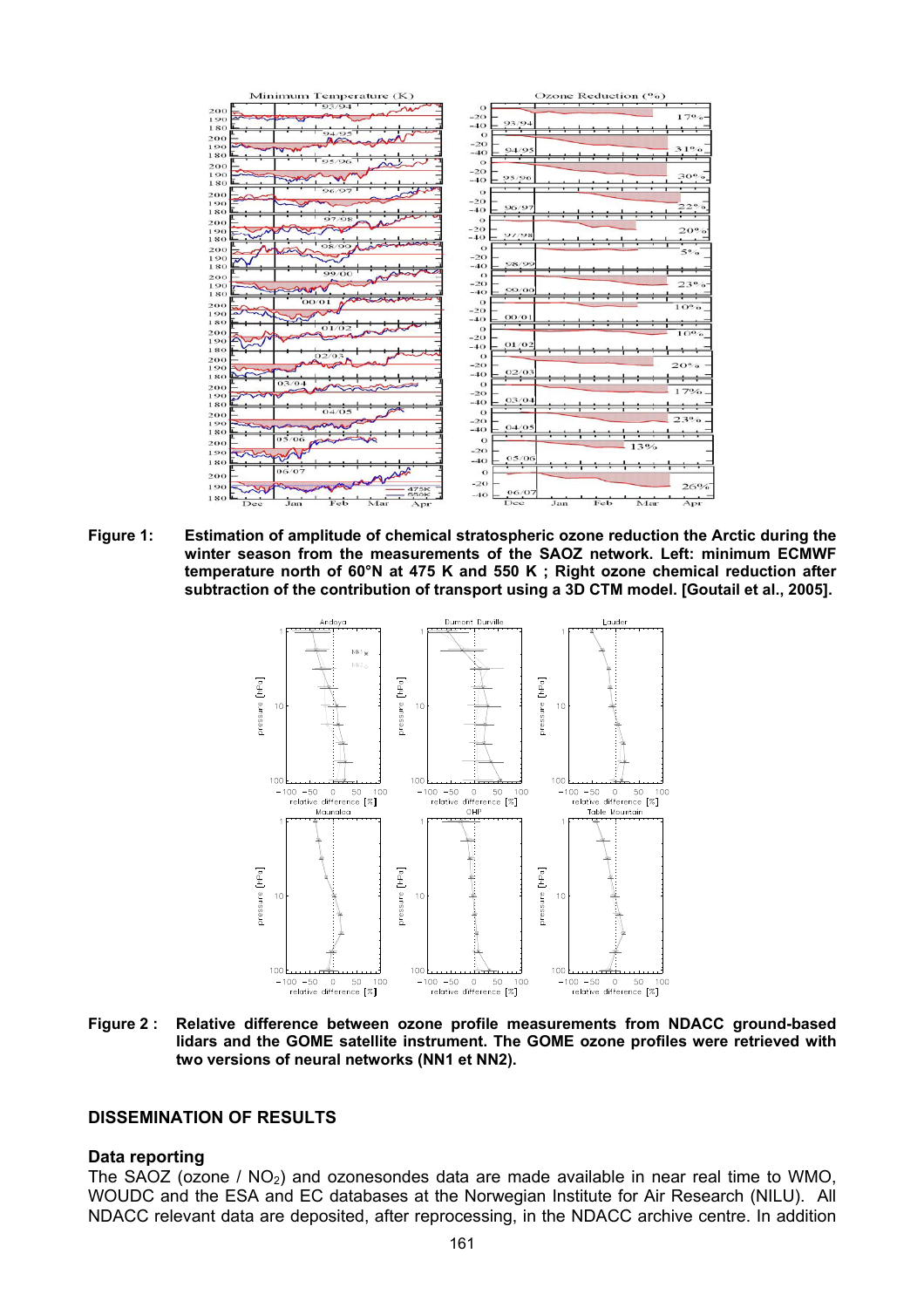all French space and field data relevant to the stratosphere are archived into the ational data base ETHER.

#### **Relevant scientific papers**

- *Baray, J.-L., J. Leveau, . Baldy, J. Jouzel, P. Keckhut, G. Bergametti, G. Ancellet, H. Bencherif, B. Cadet, M. Carleer, C. David, M. De Mazière, D. Faduilhe, S. Godin Beekmann, P. Goloub, F. Goutail, J. M. Metzger, B. Morel, J. P. Pommereau, J. Porteneuve, T. Portafaix, F. Posny, L. Robert, M. Van Roozendael (2006), An instrumented station for the survey of ozone and climate change in the southern tropics, J. Environ. Monit., 2006, 8, 1020-1028, DOI: [10.1039/b607762e](http://dx.doi.org/10.1039/b607762e)*
- *Borchi, F. and J.-P. Pommereau (2007) Evaluation of ozonesondes, HALOE, SAGE II and III, Odin- OSIRIS and -SMR, and ENVISAT-GOMOS, -SCIAMACHY and -MIPAS ozone profiles in the tropics from SAOZ long duration balloon measurements in 2003 and 2004, Atmos. Chem. Phys., 7, 2671-2690.*
- *Brinksma E.-J.,et al., (2006) , Geophysical validation of SCIAMACHY Limb Ozone Profiles, Atmos. Chem. Phys., 6, 197-209.*
- *Brohede, S. M.; Haley, C. S.; McLinden, C. A.; Sioris, C. E.; Murtagh, D. P.; Petelina, S. V.; Llewellyn, Edward J.; Bazureau, A.; Goutail, F.; Randall, C. E.; Lumpe, J. D.; Taha, G.; Thomasson, L. W. and Gordley, L. L. (2007),Validation of Odin/OSIRIS stratospheric NO2 profiles, , J. Geophys. Res., 112, D07310, doi: [10.1029/2006JD007586.](http://dx.doi.org/10.1029/2006JD007586)*
- *Cortesi U., et al., Geophysical validation of MIPAS-ENVISAT operational ozone data (2007), Atmospheric Chemistry and physics, 7, 4807-4867.*
- *Deshler, T.; Anderson-Sprecher, R.; Jäger, H.; Barnes, J.; Hofmann, D-J.; Clemesha, B.; Simonich, D.; Osborn, M.; Grainger, R-G. and Godin-Beekmann, S.,( 2006), Trends in the nonvolcanic component of stratospheric aerosol over the period 1971–2004, J. Geophys. Res., 111, D1, D01201, [doi:](http://dx.doi.org/10.1029/2005JD006089)  [10.1029/2005JD006089](http://dx.doi.org/10.1029/2005JD006089)*
- *Eyring, V.; et al., (2006), Assessment of temperature, trace species, and ozone in chemistry-climate model simulations of the recent past, J. Geophys. Res., 111, D22308, [doi:10.1029/2006JD007327](http://dx.doi.org/10.1029/2006JD007327)*
- *Frieler, K.; Rex, M.; Salawitch, R. J.; Canty, T.; Streibel, M.; Stimpfle, R. M.; Pfeilsticker, K.; Dorf, M.; Weisenstein, D. K.; Godin-Beekmann, S., (2006), Toward a better quantitative understanding of polar stratospheric ozone loss, Geophys. Res. Lett., 33, L10812. [Doi: 10.1029/2005GL025466](http://dx.doi.org/10.1029/2005GL025466)*
- *Hauchecorne, A., J.-L Bertaux and R. Lallement, (2006), Impact of Solar Activity on Stratospheric Ozone and NO2 Observed by Gomos/Envisat, Space Science Reviews, 125, 393-402, doi: [10.1007/s11214-006-](http://dx.doi.org/10.1007/s11214-006-9072-3) [9072-3](http://dx.doi.org/10.1007/s11214-006-9072-3)*
- *Hendrick F., M. Van Roozendael, M. P. Chipperfield, M. Dorf, F. Goutail, X. Yang, C. Fayt, C. Hermans, K. Pfeilsticker, J.-P. Pommereau, J. A. Pyle, N. Theys, and M. De Mazière, Retrieval of stratospheric and tropospheric BrO profiles and columns using ground-based zenith-sky DOAS observations at Harestua, 60° N. (2007) [Atmospheric Chemistry and Physics, 7, 4869-4885.](http://www.atmos-chem-phys.net/7/4869/2007/)*
- *Iapaolo, M., S. Godin-Beekmann, F. Del Frate, S. Casadio, M. Petitdidier, I.S. McDermid, T. Leblanc, D. Swart, Y. Meijer, G. Hansen, and K. Stebel, (2007) Gome ozone profiles retrieved by neural network techniques: A global validation with lidar measurements, Journal of Quantitative Spectroscopy and Radiative Transfer, 107, 105-119,. doi[:10.1016/j.jqsrt.2007.02.015](http://dx.doi.org/10.1016/j.jqsrt.2007.02.015)*
- *Jiang, Y. B.; et al., Validation of Aura Microwave Limb Sounder Ozone by ozonesonde and lidar measurements, (2007) J. Geophys. Res., 112, D24S34,. doi: [10.1029/2007JD008776](http://dx.doi.org/10.1029/2007JD008776)*
- *Keckhut, P., C. David, M. Marchand, S. Bekki, J. Jumelet and A. Hauchecorne (2007), Observation of a polar stratospheric cloud down to the mediterranean coast, [Atmospheric Chemistry and Physics, 7, pp.5275-](http://www.atmos-chem-phys.net/7/5275/2007/) [5281](http://www.atmos-chem-phys.net/7/5275/2007/)*
- *Meijer, Y. J.; Swart, D. P. J.; Baier, F.; Bhartia, P. K.; Bodeker, G. E.; Casadio, S.; Chance, K.; Del Frate, F.; Erbertseder, T.; Felder, M. D.; Flynn, L. E.; Godin-Beekmann, S.; Hansen, G.; Hasekamp, O. P.; Kaifel, A.; Kelder, H. M.; Kerridge, B. J.; Lambert, J.-C.; Landgraf, J.; Latter, B.; Liu, X.; McDermid, I. S.; Pachepsky, Y.; Rozanov, V.; Siddans, R.; Tellmann, S.; van der A, R. J.; van Oss, R. F.; Weber, M.; Zehner, C., (2006), Evaluation of Global Ozone Monitoring Experiment (GOME) ozone profiles from nine different algorithms, J. Geophys. Res., 111, D21306, [doi:10.1029/2005JD006778](http://dx.doi.org/10.1029/2005JD006778).*
- *Nardi, B., et al., (2008), Initial Validation of Ozone Measurements from the High Resolution Dynamic Limb Sounder (HIRDLS), J. Geophys. Res., doi[:10.1029/2007JD008837](http://dx.doi.org/10.1029/2007JD008837), (in press)*
- *Nielsen, J. K., N. Larsen, F. Cairo, G. Di Donfrancesco, J. M. Rosen, G. Durry, G. Held, and J. P. Pommereau (2007), Solid particles in the tropical lowest stratosphere[, Atmos. Chem. Phys., 7,](http://www.atmos-chem-phys.net/7/685/2007/acp-7-685-2007.html)  [685-695.](http://www.atmos-chem-phys.net/7/685/2007/acp-7-685-2007.html)*
- *Rex, M.; Salawitch, R. J.; Deckelmann, H.; von der Gathen, P.; Harris, N. R. P.; Chipperfield, M. P.; Naujokat, B.; Reimer, E.; Allaart, M.; Andersen, S. B.; Bevilacqua, R.; Braathen, G. O.; Claude, H.; Davies, J.; De Backer, H.; Dier, H.; Dorokhov, V.; Fast, H.; Gerding, M.; Godin-Beekmann, S.; Hoppel, K.; Johnson, B.; Kyrö, E.; Litynska, Z.; Moore, D.; Nakane, H.; Parrondo, M. C.; Risley, A. D., Jr.;*